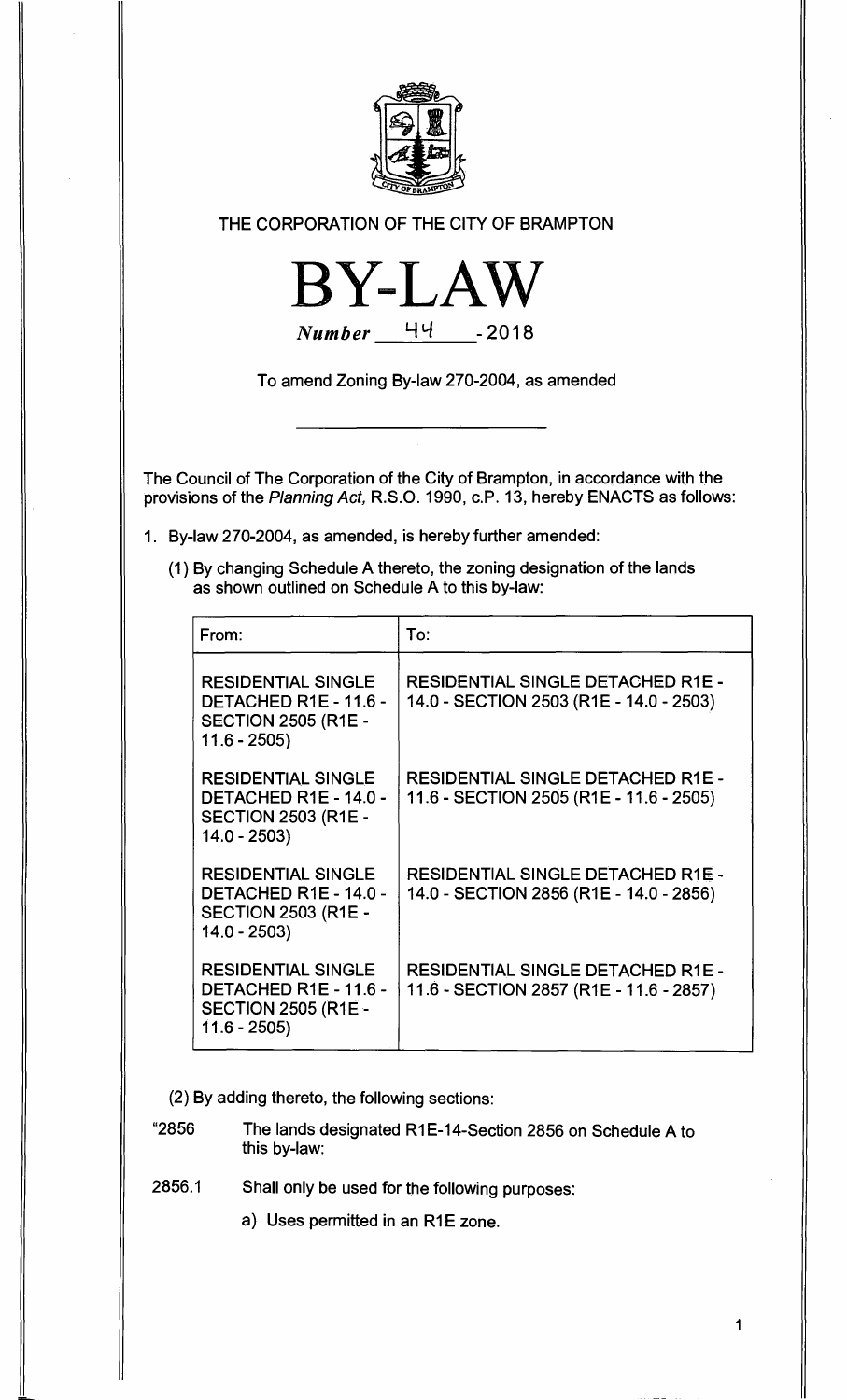- **2856.2 Shall be subject to the requirements and restrictions of Section R1E-14.0-2503, with the following exceptions:** 
	- **(a) The minimum lot depth shall be 22 metres;**
	- **(b) Notwithstanding Section 13.4.2 (j) (5) of the By-law, on lots equal to or greater than 14 metres in width, the maximum interior garage width shall be 6.1 metres or 50% of the dwelling unit width, whichever is greater;**
	- **(c) Notwithstanding Section 13.4.2 (j) (2) of the By-law, the garage shall be permitted to face a flankage lot line; and,**
	- **(d) Notwithstanding Section 10.9.1 B.(7) of the By-law, the maximum permitted driveway width of the portion of the driveway, between the street curb and the front or flankage lot line (within the City boulevard), shall be 6.0 metres when measured parallel to the front of the attached garage . The maximum permitted width of the remainder of the driveway in the front or exterior side**  vard shall be in accordance with Section 10.9.1.B.1 of **the By-law, measured parallel to the front of the attached garage.**
- **2857 The lands designated R1E-11.6-Section 2857 on Schedule A to this by-law:**
- **2857.1 Shall only be used for the following purposes:** 
	- **a) Uses permitted in an R1E zone.**
- **2857.2 Shall be subject to the requirements and restrictions of Section R1E-11.6-2505 with the following exceptions:** 
	- **(a) The minimum lot depth shall be 22 metres;**
	- **(b) Notwithstanding Section 13.4.2 (j) (5) of the By-law, on lots equal to or greater than 14 metres in width, the maximum interior garage width shall be 6.1 metres or 50% of the dwelling unit width, whichever is greater; and,**
	- **(e) Notwithstanding Section 10.9.1 B.(7) of the By-law, the maximum permitted driveway width of the portion of the driveway, between the street curb and the front or flankage lot line (within the City boulevard), shall be 6.0 metres when measured parallel to the front of the attached garage . The maximum permitted width of the remainder of the driveway in the front or exterior side**  yard shall be in accordance with Section 10.9.1.B.1 of **the By-law, measured parallel to the front of the attached garage."**

READ a FIRST, SECOND and THIRD TIME and PASSED this 4<sup>th</sup> day of April, 2018.



11(1(i/; **ayor**  steer tork **Peter Fay, City Clerk** 

**2**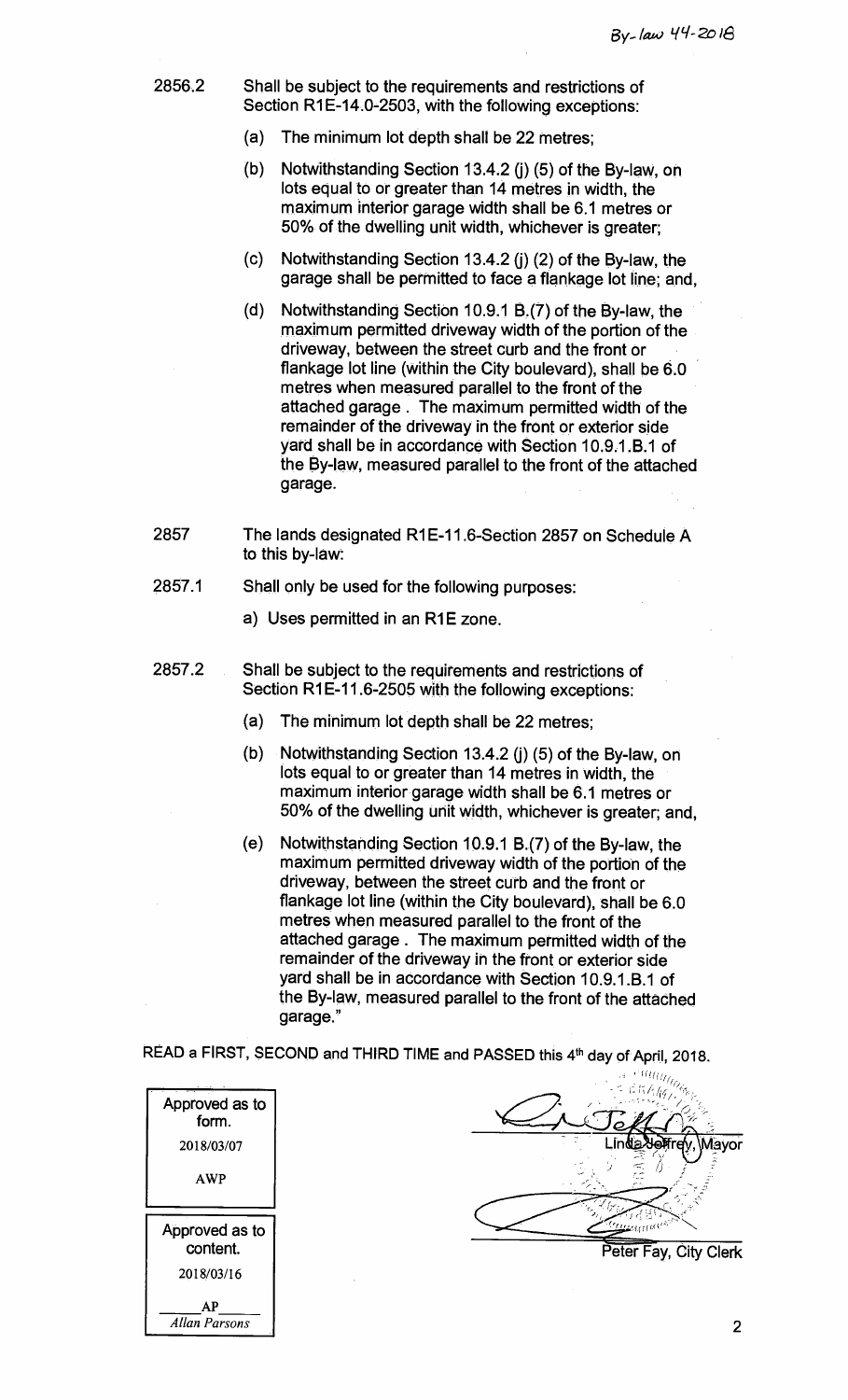